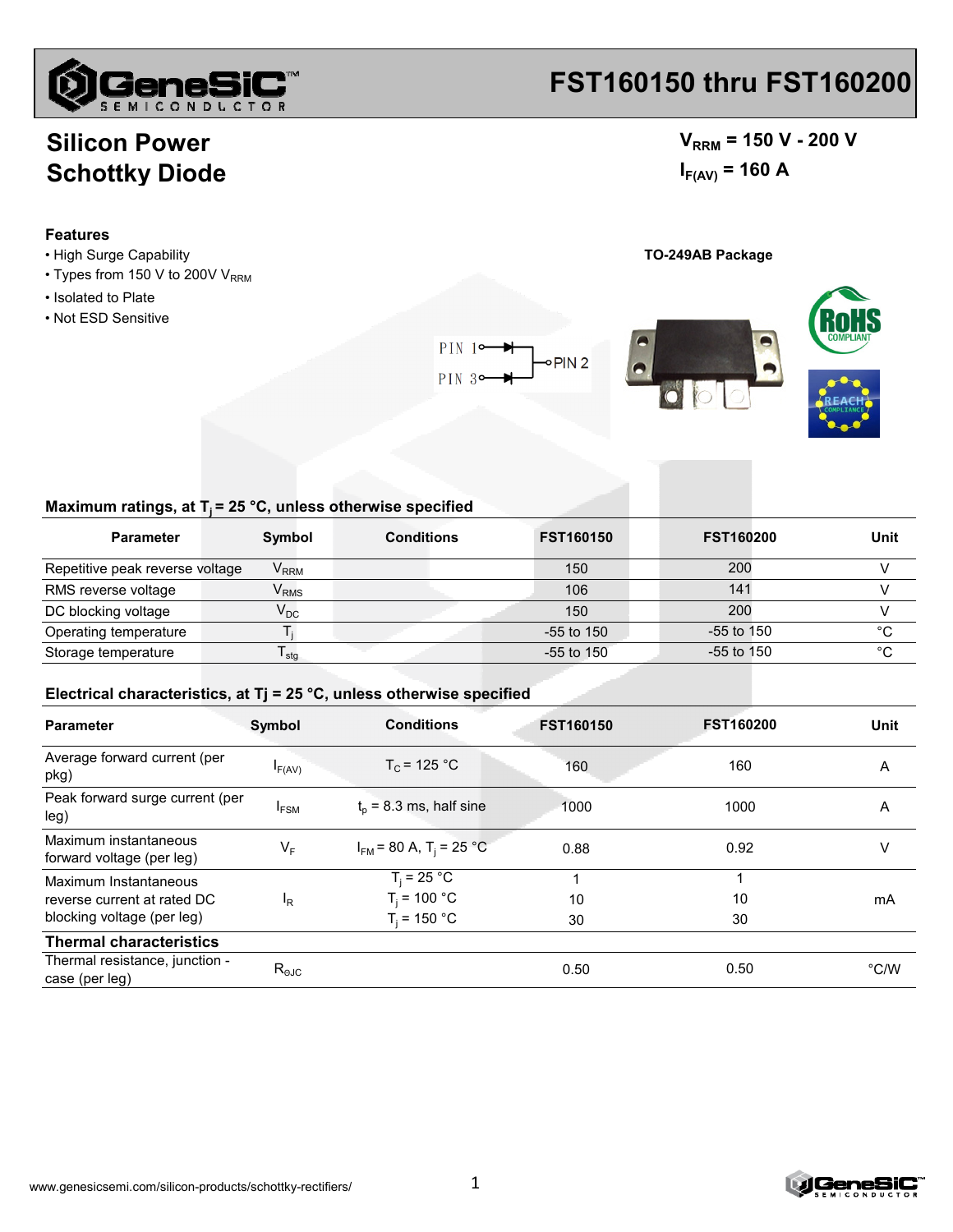

# FST160150 thru FST160200

Figure .1- Typical Forward Characteristics 1000 600  $T_{J}$ =25°C 400 Instantaneous Forward Current - Ampere 200 160  $\frac{100}{80}$ 40 FST160150 20  $10$  $6.0$ FST160200  $4.0$  $2.0$  $1.0$  $0.2$  $0.6$  $0.8$  $1.0$  $1.2$  $\overline{0}$  $0.4$ Volts Instantaneous Forward Voltage-Volts